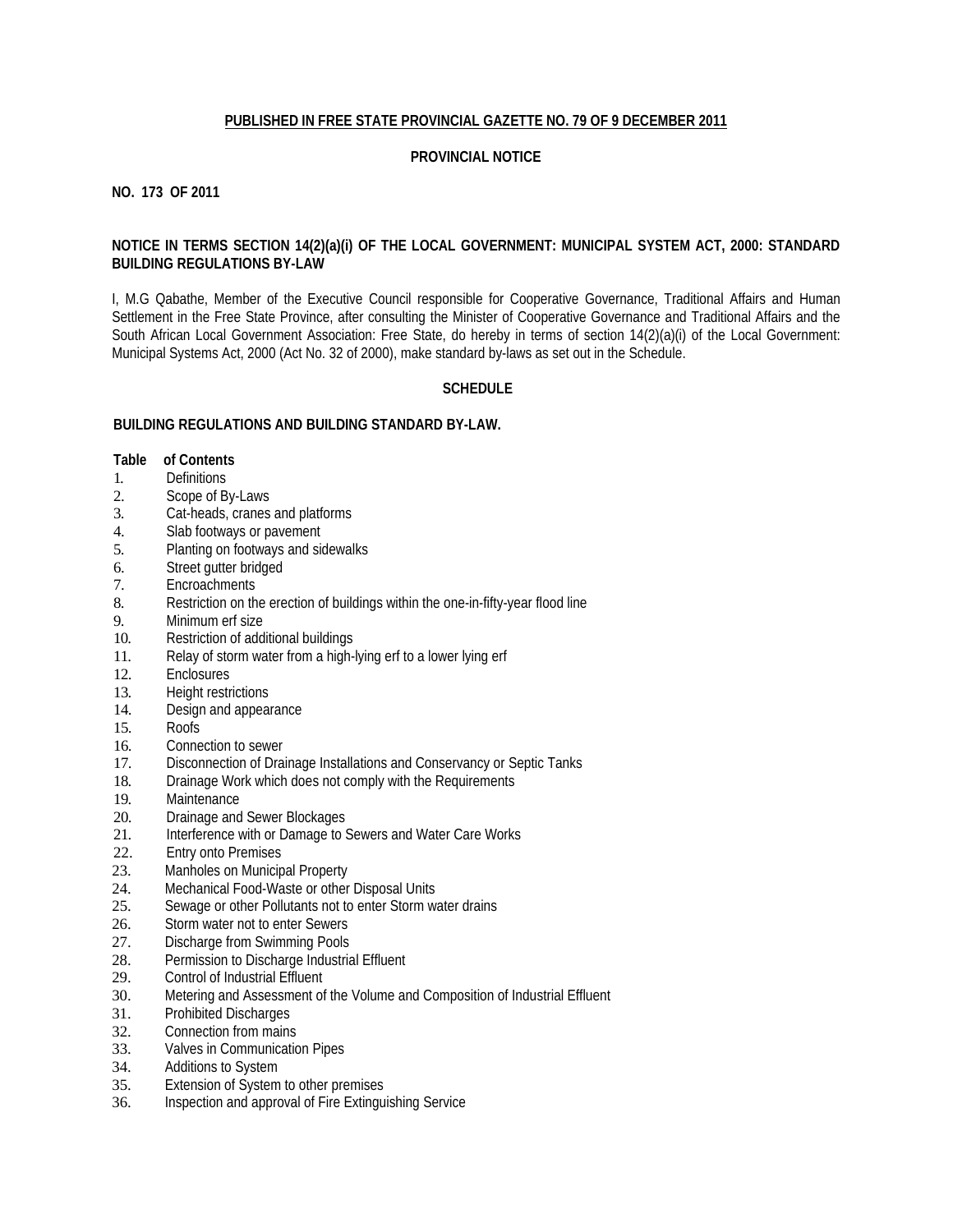- 37. Connection to be at pleasure of the Council
- 38. Installation of Reflux Valve
- 39. Sprinkler system
- 40. Header tank or duplicate supply from mains
- 41. Notices
- 42. Penalty Clause
- 43. Repeal Of By Laws
- 44. Short Title

### **Definitions**

1 In these by-laws, words used in the masculine gender include the feminine, the singular includes the plural and vice versa and, except where otherwise provided, all words and phrases have the same meanings as those contained in the National Building Regulations and Building Standards Act, 1977 (Act No. 103 of 1977), the National Building Regulations promulgated thereunder and the User's Code for the application of the National Building Regulations, SABS 0400/1990.

**"adequate" or "effective"** means adequate or effective in the opinion of the Council;

**"approved"** means approved by the Council, regard being had, in all cases, to all the circumstances of the particular case and to accepted principles of drainage installation and, in the case of any appliance, fitting or other object, to the purpose which it is intended to serve;

**"anti-siphonage pipe"** means any pipe or portion of a pipe provided for the protection by ventilation of the water seal or trap against unsealing by siphonage or backpressure;

**"cleaning eye"** means any access opening to the interior of a discharge pipe or trap provided for the purposes of internal draining and which remains permanently accessible after completion of the drainage installation;

**"communication pipe"** any pipe leading from a main to the premises of any consumer as far as the street boundary of such premises situated nearest to such main, or, in cases where the meter is installed inside the premises of any consumer in terms of this part of these by-laws, as far as the inlet of the meter;

**"connecting sewer"** means that part of a sewerage system which is vested in the Council and by means of which a drain is connected to the Council's sewer;

**"connection"** means the point where a drain is connected to the connecting sewer;

**"conservancy tank"** means a tank which is used for the retention and temporary retention of the discharge from a drainage installation and which is emptied at intervals determined by the Council;

**"consumer"** means the occupier of any premises with whom or which the Council has contracted to supply water or the owner or any person who has entered into a contract with the Council for the supply of water or who is lawfully obtaining water from the Council;

**"Council"** means the Council of the Municipality of ……………. and/or any duly authorized committee or official of the said Municipality;

**"drain"** means that portion of a drainage installation other than soil-water pipes, waste-water pipes, ventilation pipes and anti-siphonage pipes, which is vested in the owner of the premises and which has been laid in the ground and is used or intended to be used for conveying sewage to the connecting sewer or to a common drain or a conservancy tank or septic tank which is situated on the premises;

**"drainage installation"** means an installation vested in the owner of the premises and includes any drain, soil-water pipe, stack, waste-water pipe, ventilation pipe, anti-siphonage pipe, soil-water fitting, waste-water fitting, mechanical appliance or any other appliance or fitting or combination thereof for the collection and conveyance of sewage;

**"drainage work"** means the construction or reconstruction of or any alteration or addition to,

or any work done in connection with a drainage installation but must not include any work

undertaken solely for purposes or repair or maintenance;

**"gully"** means a pipe fitting incorporating a trap into which waste water is discharged;

**"industrial effluent"** means any liquid, whether or not containing matter in solution or suspension, which is emitted in the course of or as a result of any trade or industrial operation, including any mining operation, and includes any liquid besides soil-water, waste-water or storm-water,

**"main"** means any pipe, aqueduct or other work under the exclusive control of the Council and used by it for the purpose of conveying water to consumers, but does not include any communication pipe, as herein defined.

**"Municipal Manager"** means the person appointed as Municipal Manager by the municipal council in terms of section 82 of the Local Government: Municipal Structures Act ,1998 (Act 117 of 1998) as amended and includes a person acting in this position.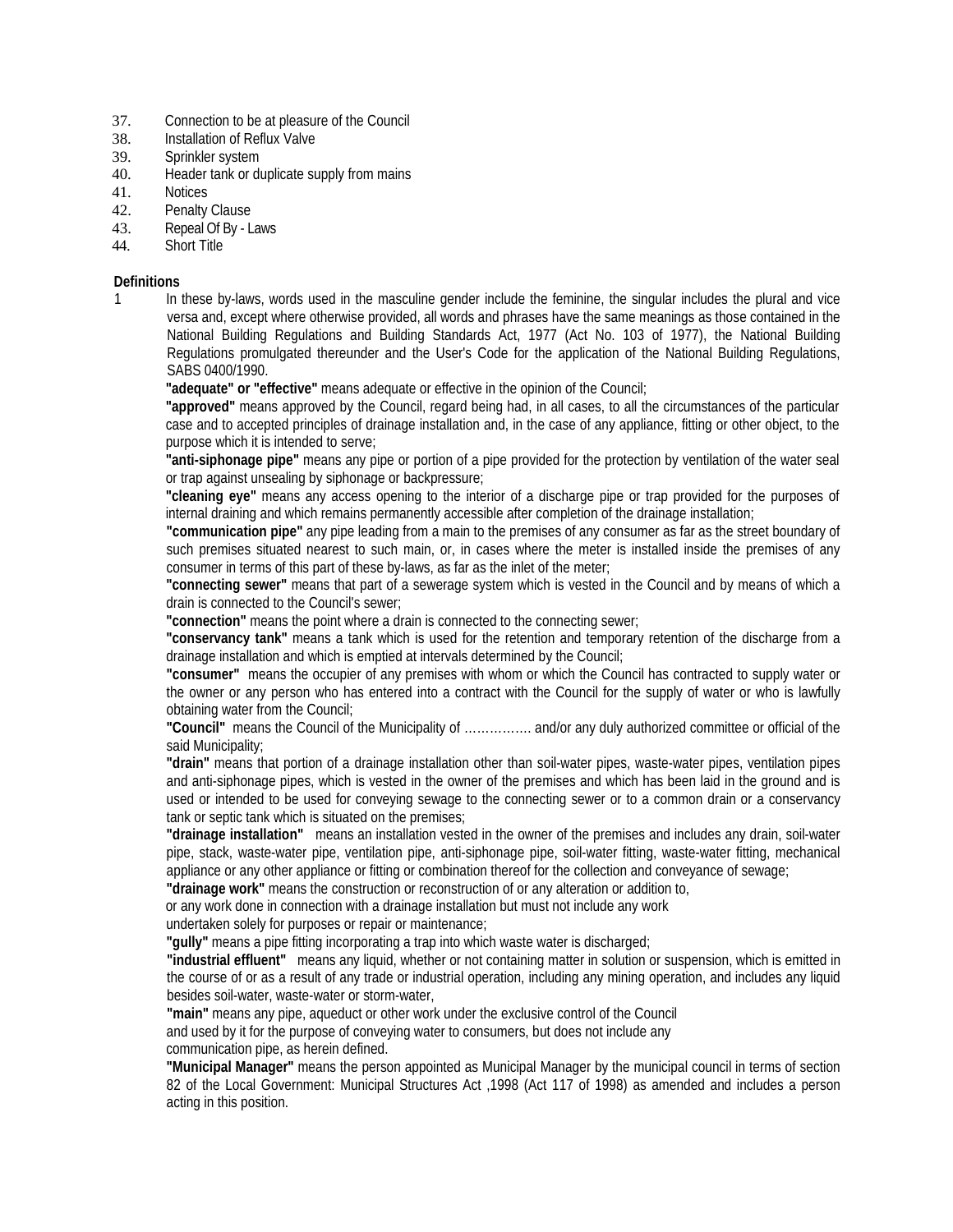**"owner"** in relation to immovable property means the person in whom the legal title is vested and includes:

- (a) a person receiving the rent or profits of any land or property from any tenant or occupier thereof, or who would receive such rent or profits if such land or property were leased, whether for his/her own account or as agent for any person entitled thereto;
- (b) in case where the person in whom the legal title to premises is vested is insolvent or dead, or is under any form of legal disability whatsoever, the person in whom the administration and control of such premises is vested as curator, trustee, executor, administrator, judicial manager, liquidator or other legal representative;
- (c) in relation to -

(i) a piece of land delineated on a sectional plan registered in terms of the Sectional Titles Act, 1986 (Act No. 95 of 1986), the developer or the body corporate in respect of the common property, or (ii) a section as defined in such Act, the person in whose name such section is registered under a sectional title deed, and includes the lawfully appointed agent of such a person;

**"premises"** means any piece of land, the external surface boundaries of which are delineated on -

(a) a general plan or diagram registered in term of the Land Survey Act, 1927 (Act No. 9 of 1927) or in terms of the Deeds Registries Act, 1937 (Act No. 47 of 1937), or

(b) a sectional plan registered in term of the Sectional Titles Act, 1986 (Act No. 95 of 1986),

**"purified effluent"** means the water discharged from a water care works after purification, either into a water course or for purposes of re-use;

**"sanitary fitting"** or "sanitary appliance" means any soil-water fitting and any waste-water fitting;

**"septic tank"** means any tank designed to receive sewage and to effect the adequate decomposition of organic matter in sewage by bacterial action;

**"sewage"** means soil-water, waste-water or industrial effluent whether separately or together;

**"sewer"** means any pipe with fittings, vested in the Council and used or designed or intended for use for or in connection with the conveyance of sewage;

**"soil-water"** means any liquid containing human or animal excreta;

**"soil-water fitting"** means any fitting used for the reception and discharge of soil-water;

**"soil-water pipe"** means any pipe, other than a drain, used for the conveyance of soil-water with or without wastewater;

**"stack"** means the main vertical component of a drainage installation or any part thereof other than a ventilation pipe;

**"storm water"** means any liquid resulting from natural precipitation or accumulation and includes rain-water, springwater and ground-water;

**"tariff** means the tariff of charge regarding the Council's sewerage services, as determined by the Council from time to time in terms of Section 75A of the Local Government: Municipal Systems Act, 2000 (Act No. 32 of 2000) or any other applicable law;

**"trap"** means a pipe fitting or portion of a sanitary appliance designed to retain a water seal in position;

**'Ventilation pipe"** means any pipe or portion of a pipe not conveying any liquid and used to ventilate a drainage installation in order to prevent the destruction of water seals and which leads to the open air at its highest point;

**"waste-water"** means used water that has not been polluted by soil-water or industrial effluent, and does not include storm water,

**"waste-water fitting"** means any fitting used for the reception and discharge of waste-water; **"waste-water pipe"**  means any pipe, other than a drain, used for the conveyance of water-waste only;

**"water care works"** means any water works for the purification treatment or disposal of effluent;

**"water seal"** means the water in a trap, which serves as a barrier against the flow of foul air or gas;

## **Scope of By-Laws**

**2.** These by-laws applies to every building, sewerage installation and/or water installation, and, regarding sewerage and water installations in particular, to the operation and maintenance of any such installation in any new building or existing building with or without any alteration or addition to such an existing installation, whether or not required by the Council to be made or altered in terms of the National Building Regulations or these bylaws.

## **Cat-heads, cranes and platforms**

**3.** Cat-heads, lifting cranes, platforms and other such contrivances must not overhang any street or sidewalk without the prior written consent of the Council.

#### **Slab footways or pavement**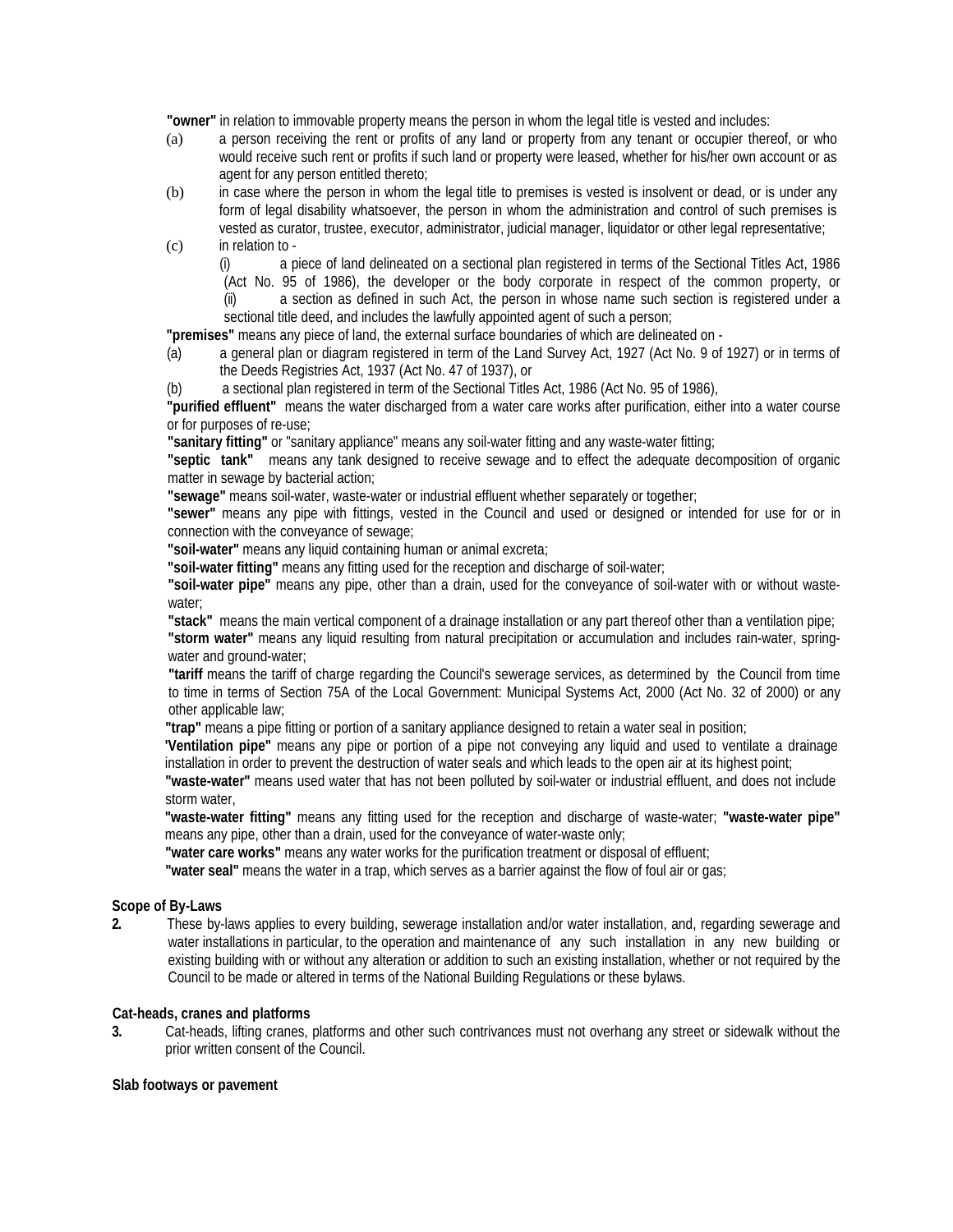- **4.** (1) The owner or occupier of an erf adjoining a street, may lay or fix slab footways or pavements on any street sidewalk or footway.
	- (2) Paving or slabs must be laid to the grade, line and cross-fall pointed out by the Council and must conform to the following further requirements:
		- (a) For ordinary paving or slabs, the minimum cross-fell must be 1:100 and the maximum cross-fall 1:25.
		- (b) Non-skid paving or slabs of a type to be approved by the Council must be used for cross-falls between 1:25 and 1:15: provided that the maximum cross-fall must not exceed 1:15.
		- (c) Longitudinal grades must not be steeper than 1:25 for ordinary paving. Slabs and non-skid paving or slabs may be used for longitudinal grades between 1:25 and 1:15: provided that the maximum longitudinal grade must not exceed 1:15.
	- (3) When carriage openings are formed in kerbs and cross footways or pavements, such openings must be paved or slabbed.
	- (4) The Council may, for purposes of this section, impose such conditions as it may deem necessary in the interests of public safety, the preservation of municipal property and for any such purpose necessitating the imposition of such conditions.

## **Planting on footways and sidewalks**

- **5.** (1) The owner or occupier of an erf adjoining a street may, at his or her own cost, grade and plant with grass any land lying between the erf and that part of the street intended, laid out or made up for the use of vehicular traffic.
	- (2) The owner or occupier of an erf aforesaid may plant flowers or small shrubs in a strip of land not exceeding 1 meter in width immediately adjoining the said erf.
	- (3) The Council may impose such conditions as it deems necessary, regard being had to public safety, the preservation of municipal property and for any such purpose necessitating the imposition of such conditions.

## **Street gutter bridged**

**6.** No person must bridge over or enclose any gutter or storm water drain under the control of the Council without the prior written consent of the Council.

## **Encroachments**

- **7. (1)** A cantilevered overhanging roof may be erected over the street boundary or building line, at a height of at least 2,75m above the finished ground level, measured from the finished ground level to the lowest point of the overhanging roof.
	- (2) Foundations that are at least 0,75m under the ground level may exceed a street boundary or building line with a maximum of 0,5m.
	- (3) Sunshades and overhead lamps may exceed a street boundary or building line: provided that there is a head clearance of at least 2, lm, measured from the finished ground level to the lowest point of such sunshades or overhead lamps.
	- (4) Eaves projections may exceed the street boundary or building line.

## **Restriction on the erection of buildings within the one-in-fifty-year flood line**

- **8.** (1) No building must without the prior permission of the Council be erected so that it is, at its nearest point, nearer to the centre of any natural watercourse than a line, as may be determined by the Council, indicating the maximum level likely to be reached on an average every fifty years by flood water in the said watercourse.
	- (2) For the purpose of this section, a natural watercourse means a topographic land depression which collects and conveys surface storm water in a definite direction, and includes any clearly defined natural channel, which conveys water in a definite course along a bed between visible banks, whether or not its conformation has been changed by artificial means and whether or not such channel is dry during any period of the year, and includes any river, spruit, and stream.

## **Minimum erf size**

**9.** Subject to the town planning scheme of the Municipality and any other legislation, all erven within the jurisdiction of the Municipality must be at least 400 m<sup>2</sup> in size.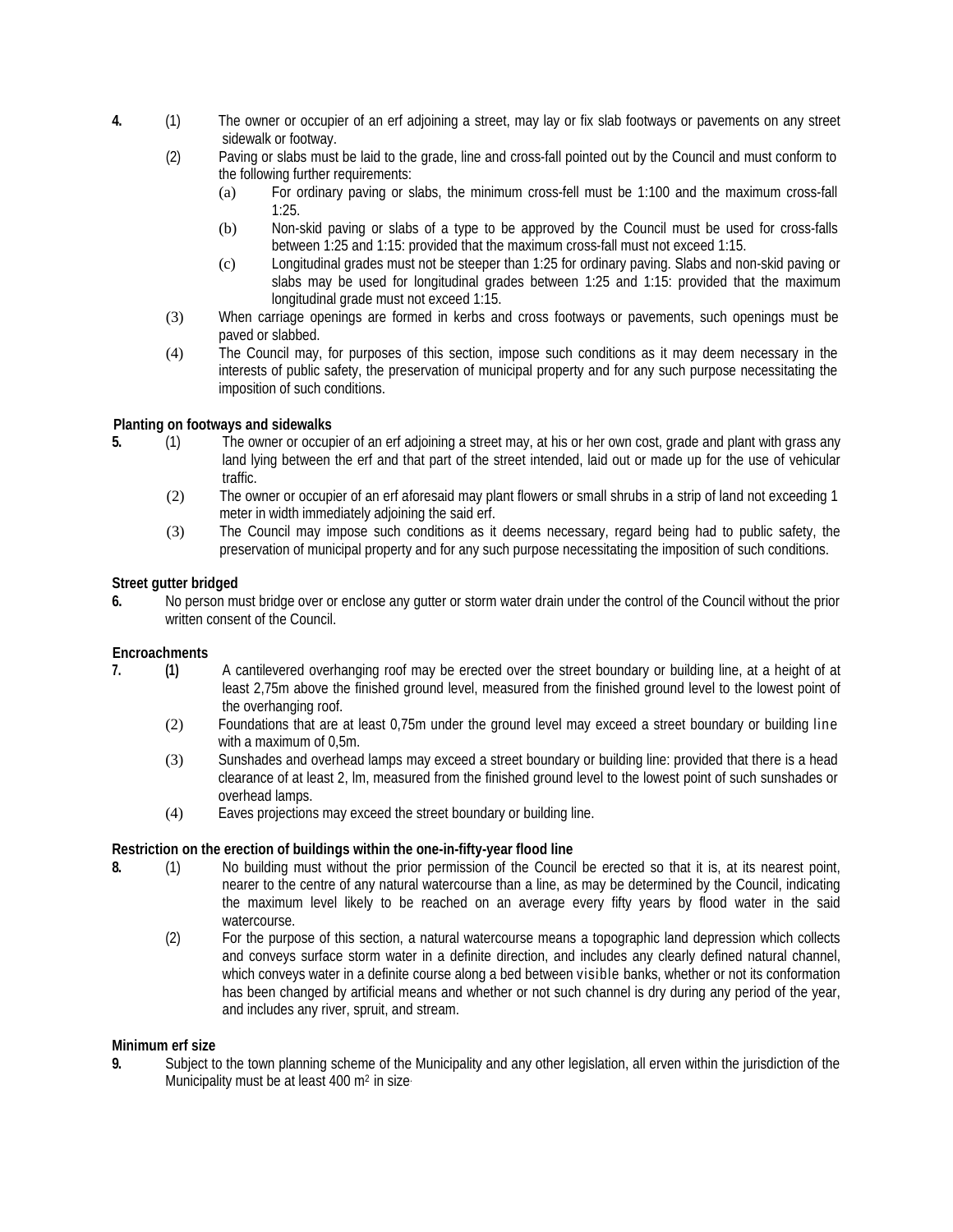## **Restriction of additional buildings**

- **10.** (1) No person may erect a building additional to a building already approved by the Municipality; Provided that the Municipality may grant approval for such building subject to the applicable legislation.
	- (2) If no prior approval for such building was obtained, the owner of the erf must within 14 days after receipt of a notice issued in accordance with section 41, demolish the building.
	- (3) Should the owner fail to demolish the building within the time period, referred in subsection (2), the Municipality may demolish the building and the owner will be liable for the reasonable cost associated with such demolition.

## **Relay of storm water from a high lying erf to a lower lying erf**

**11.** If, in the opinion of the Council, it is impracticable for storm water to be drained from any high-lying erf direct to a public street, the owner of any low lying erf is obliged to accept and permit the passage of such storm water and the owner of such high-lying erf, the storm water from which is discharged over the low-lying erf, is liable for a proportionate share of the cost of any pipe-line or drain which the owner of such low-lying erf may find necessary to construct for the purpose of conducting water so discharged.

## **Enclosures**

**12.** Where any erf is enclosed in whichever manner, such enclosure must be designed, erected and maintained according to sections 13, 14 and 15.

## **Height restrictions**

- **13.** (1) No enclosure except those on Industrial and Business zoned erven irrespective of the type of material used, may exceed a height of 2.lm.
	- (2) Apart from the provisions of subparagraph (1) hereof, barbed wire or similar wire and safety spikes may be erected only from a height of 1.75m.

## **Design and appearance**

- **14.** (1) An enclosure which is visible from an adjacent street or public open space must comply with the following conditions -
	- (a) All surfaces which are visible from such street or public open space must
		- (i) be skillfully finished;
		- $(ii)$  be of good quality material;<br> $(iii)$  be without defect: and
		- (iii) be without defect; and<br>(iv) have an exposed or fin
		- have an exposed or finished side;
	- (b) painted surfaces visible from such street or public open spaces, must be white only or a different colour as approved by the Council.
	- (c) If such enclosure is made of precast material and is visible from such street or public open space, it must only have a brick pattern and be painted white or a different finish or colour as approved by the Council.
	- (d) If wood forms part of such enclosure, it is thoroughly treated with a wood-preserving agent.
	- (2) An enclosure, as provided in sub section (1) which is visible from any adjacent erf, must comply with the following requirements -
		- (a) All surfaces fronting on the adjacent erven must be
			- (i) skilfully finished;<br>(ii) of good quality m
			- of good quality material;
			- (iii) without defect; and
			- (iv) maintenance free
		- (b) if applicable, the struts, posts and columns of such an enclosure must show on the owner's side
		- (c) If wood forms part of such enclosure, it must be thoroughly treated with a wood-preserving agent.
	- (3) Notwithstanding the provisions in these By-laws
		- (a) the enclosure, as provided in subsection (1), must, within a distance of 4.5m from any street boundaries or public open space boundaries be splayed or lowered to a height of 1m, if the Council so requires;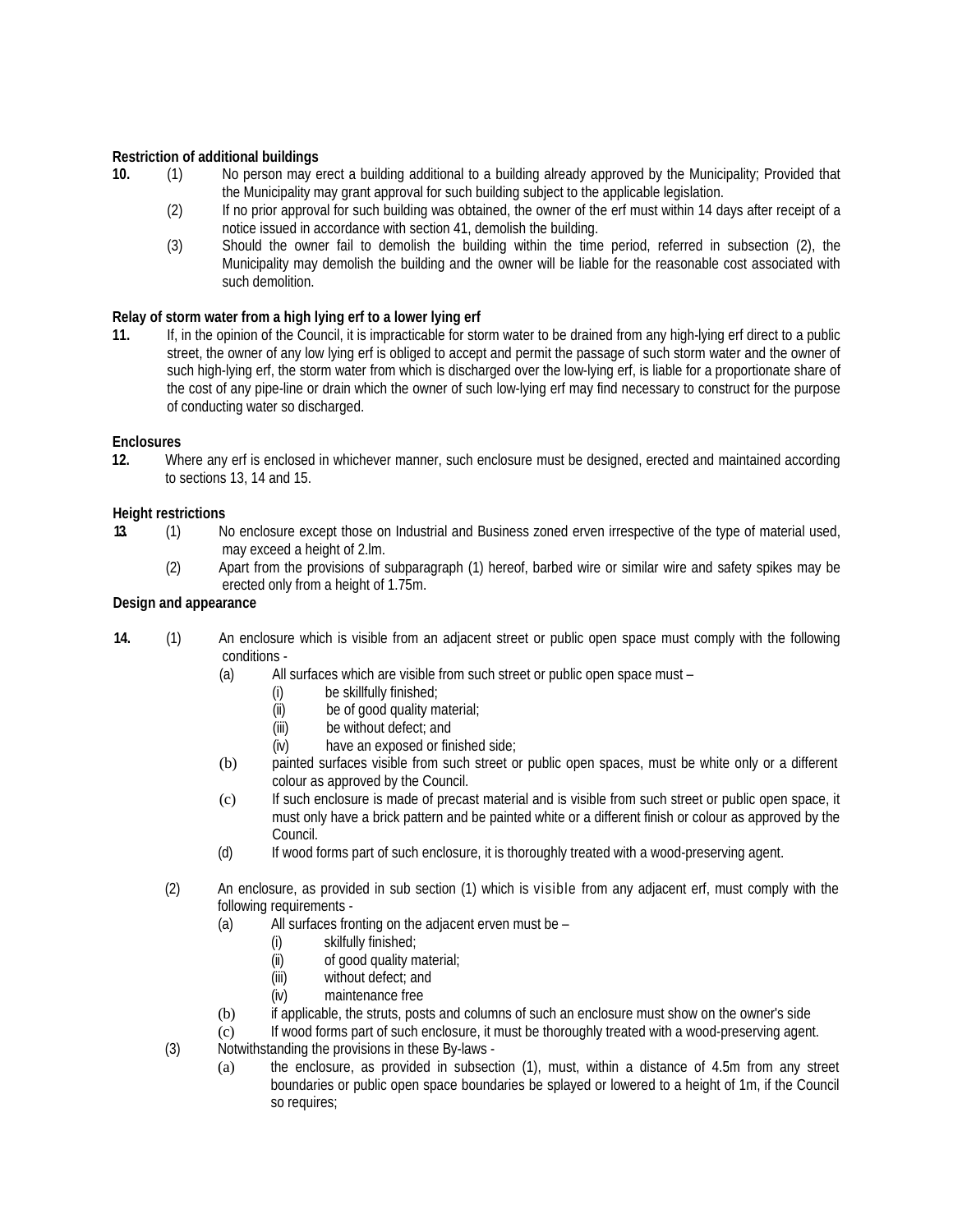- (b) no barbed wire or similar wire and safety spikes in any area Industrial -zoned erven excluded may be visible from any street, public open space or adjacent erf;
- (c) the enclosure must be properly maintained to the sole satisfaction of the Council.
- (d) the height of any enclosure or wall will be measured from natural ground level.

# **Roofs**

- **15.** (1) Sheet metal which is used for roofs and is visible from the street or surrounding erven must be properly painted within fifteen months after construction thereof if the Council so requires.
	- (2) No roof surface may have a luminous finish.

## **Connection to sewer**

- **16.** (1) No part of any drainage installation must extend beyond the boundary of the piece of land on which the building or part thereof served by the drainage installation is erected: provided that, where it considers it necessary or expedient to do so, the Council may permit the owner to lay a drain at his or her own expense through an adjoining piece of land upon proof of the registration of an appropriate servitude or of a notarial deed of joint drainage, as the Council may require.
	- (2) Subject to the provisions of subsection (3), and without prejudice to the provisions of the National Building Regulations regarding the inspection and testing of drainage installations, the owner of a premises must, 14 days before the drainage installation on his or her premises will be ready for connection to a connecting sewer, advise the Council of his or her intention to so connect. As soon as the Council has provided the connecting sewer, he or she must connect the drain to it at his/her own expense.
	- (3) Any alternative or additional connection required by the owner must be subject to the approval of the Council and is effected at the owner's expense.
	- (4) No person must permit the entry of any substance whatsoever other than clean water for testing purposes into any drainage installation before the drainage installation has been connected to the sewer.
	- (5) Save as may be otherwise authorized by the Council in writing, no person other than an official duly authorized to do so, may lay and connect any connecting sewer to the sewer.
	- (6) The conveyance of sewage from two or more premises by means of a common drain to a connecting sewer may be authorized by the Council.

## **Disconnection of Drainage Installations and Conservancy or Septic Tanks**

- **17.** (1) If an existing conservancy tank or septic tank is no longer required for the storage or treatment of sewage, or if permission for such use is withdrawn, the owner must cause it to be disconnected and either completely removed or completely filled with earth or other suitable material: provided that the Council may require such tank to be otherwise dealt with, or may permit it to be used for some other purpose subject to such conditions as the Council may consider necessary, regard being had to all the circumstances of the case.
	- (2) After all the requirements of the National Building Regulations in regard to disconnection have been complied with and on request by the owner, the Council must issue a certificate to the effect that the disconnection has been completed in terms of the National Building Regulations and that any sewerage charges raised in respect of the disconnected portion of the drainage installation must cease to be raised with effect from the first day of the month following the issue of such certificate: provided that, until such certificate is issued by the Council, any such charges must continue to be raised.
	- (3) When a drainage installation is disconnected from a sewer, the Council must seal the opening so made and must recover from the owner the cost of such work in terms of section 14(5).
	- (4) Any person who. without the permission of the Council, breaks or removes or causes or permits the breakage or removal of any such seal referred to in subsection (3), is guilty of an offence.
	- (5) Where a soil-water fitting has during the month been connected to or disconnected from a drainage installation which discharges into a sewer system, the tariff, excluding the fixed tariff for every erf, stand, premises or other area, with or without improvements, which, in the opinion of the Council, can be connected to a sewer, must be calculated as if such connection or disconnection had taken place on the first day of the month following the month in which such connection or disconnection was effected.

## **Drainage Work which does not comply with the Requirements**

**18.** (1) Where any drainage installation has been constructed or any drainage work has been carried out which fails in any respect to comply with any of the provisions of the National Building Regulations or these by-laws, the owner must, on receipt of a written notice by the Council to do so and notwithstanding the fact that he may have received approval of plans in respect of the said installation or work in terms of the National Building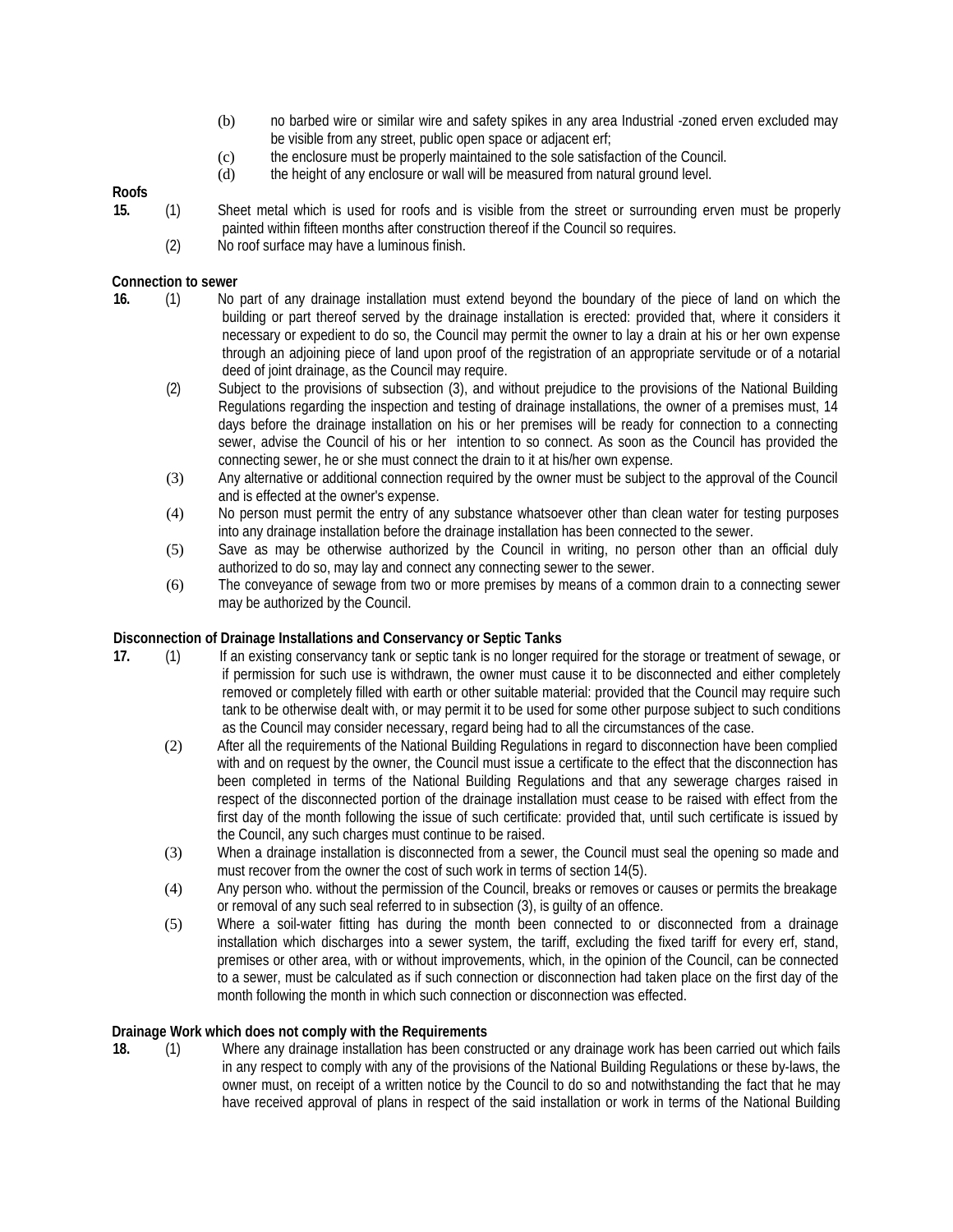Regulations or previous by-laws, carry out such repairs, replacements, maintenance work or alteration to the installation as and within the time which the said notice may specify.

- (2) When, in the opinion of the Council, a nuisance exists as a result of the emission of gas from any trap or sanitary fitting or any other part of a drainage installation, the Council may require the owner, at his or her own expense, to take such action as may be necessary to prevent the recurrence of the said nuisance.
- (3) Where any sewage, after being discharged into a drainage installation, enters or overflows any soil-water fitting or waste-water fitting connected to the same drainage installation and leaks from the drainage installation whether by reason of surcharge, back pressure or any other circumstance, the Council may, by notice in writing, require the owner to carry out, within the period specified by such notice, any work necessary to abate such entry, overflow or leakage of sewage and to prevent any recurrence thereof.
- (4) The Council may, instead of serving notice as aforesaid or where such notice has not been complied with within the time prescribed therein, without prejudice to its right to also prosecute the person or body to whom the notice was directed, because of an infringement of the National Building Regulations or these by-laws, proceed itself to carry out any such alteration, removal or other work as it may deem necessary for compliance with the provisions of the National Building Regulations or these bylaws and may recover the cost thereof from the owner by the ordinary process of law in terms of subsection (5).
- (5) Where any work other than that for which a fixed charge has been determined, is undertaken by the Council, the costs of which it is entitled in terms of these bylaws to recover from any person, there may be included in such costs such claim to be determined by the Council as will cover all expenditure reasonably incurred by the Council.

## **Maintenance**

**19.** Where any part of a drainage installation is used by two or more owners or occupiers, they are jointly and severally liable in terms of this section for the maintenance and repair of such drainage installation.

#### **Drainage and Sewer Blockages**

- **20.** (1) No person must cause or permit such an accumulation of grease, oil, fat, solid matter or any other substance in any trap, tank, pipe, drain or fitting as will cause its blockage or ineffective operation.
	- (2) When the owner or occupier of a premises has reason to believe that a blockage has occurred in any drainage installation thereon, then he must forthwith inform the Council of the facts and take steps to have it cleared.
	- (3) Where a blockage occurs in a drainage installation any work necessary for its removal shall, subject to the provisions of subsection (5), be undertaken by or under the supervision of a plumber or registered person as required in the National Building Regulations in regard to the control of plumbers and plumbing work.
	- (4) Any plumber or registered person as aforesaid must, before proceeding to remove any blockage from a drainage installation, notify the Council by telephone or otherwise of his or her intention to do so, and must when he or she has done so, notify the Council of that fact and of the nature, location and cause of the said blockage.
	- (7) The Council must, whether or not it has been requested by the owner to do so, be entitled, at its own discretion, to remove a blockage from a drainage installation and may recover the costs thereof from the owner in accordance with Section 18(5).
	- (5) Should the clearing by the Council of any blockage in a drainage installation necessitate the removal or disturbance of any paving, lawn or other artificial surfacing on any premises, the Council is not liable for the reinstatement thereof.
	- (8) Should any drainage installation on any premises overflow as a result of an obstruction in the connecting sewer, and the Council is reasonably satisfied that such obstruction was caused by objects emanating from the drainage installation, the owner of the premises served by the drainage installation is liable for the cost of clearing the blockage and the Council may recover such cost from the owner. in accordance with Section 18(5).
	- (9) Where a blockage has been removed from a drain or portion of a drain which serves two or more pieces of land, the charges for the clearing of such blockage is recoverable in the first place in equal portions form each of the owners thereof, who must however, be jointly and severally liable for the whole charge.

## **Interference with or Damage to Sewers and Water Care Works**

**21.** Any damage caused to the Council's sewer or any part of its sewerage or water care works by or in consequence of the non-compliance with or contravention of any provision of the National Building Regulations or these by-laws must be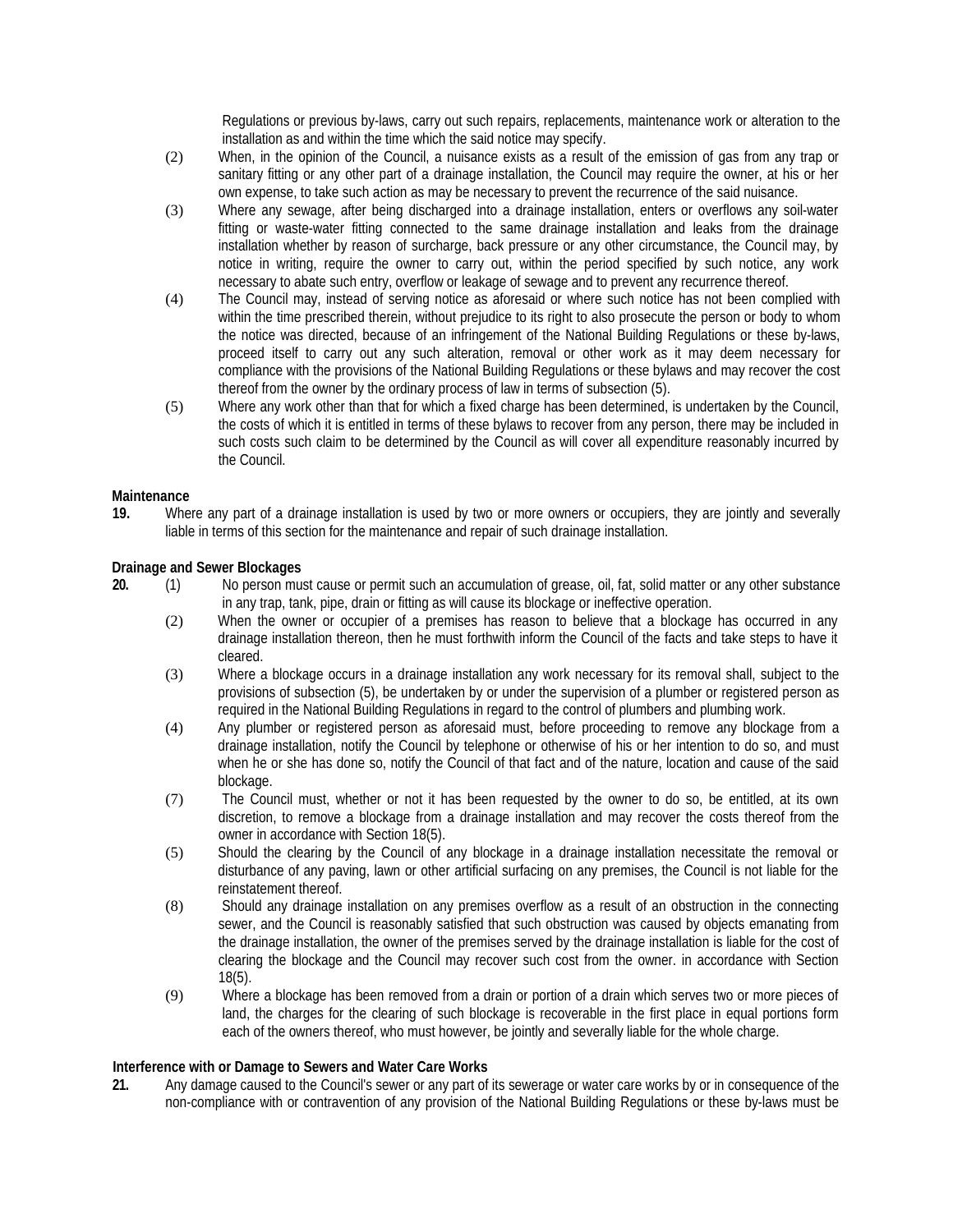rectified or repaired by the Council at the expense, of the person responsible for the said non-compliance or contravention or of causing or permitting same.

### **Entry onto Premises**

- **22.** (1) An official authorized by the Council has the right to enter upon any premises at any reasonable time in order to take samples of or test sewage or industrial effluent or to carry out any inspection or work in connection with a drainage installation which the Council may deem necessary.
	- (2) Any owner or occupier of premises who denies or causes or instructs any other person to deny entry to premises to any official demanding the same in terms of subsection (1), or who obstructs or causes or instructs any person to obstruct such official in the performance of his or her duties, or who withholds or causes or instructs any other person to withhold information required by the official for the purpose of carrying out his said duties, or who gives or causes or instructs any other person to give to the official any information which is to his/her knowledge false, is guilty of an offence.

#### **Manholes on Municipal Property**

- **23.** (1) Where, for any reason whatsoever, the provision of adequate means of access to the Council's connecting sewer is impracticable on any private premises, the Council may at the expense of the owner, cause or permit a manhole to be constructed over the Council's connecting sewer in such public place and in such position and of such materials and dimensions as the Council may decide and, in addition, the owner must bear the cost, as assessed by the Council, of any alteration to existing services in the public place which may, by reason of the construction of the manhole, be necessary.
	- (2) The owner of the private premises referred to in subsection (1) must, if so required by the Council, pay rental to the Council for the space occupied by the manholes in the public place.

#### **Mechanical Food-Waste or other Disposal Units**

- **24.** (1) No person must incorporate into a drainage installation a mechanical food waste or other disposal unit or garbage grinder which has a power capacity in excess of 500W, unless a standard water meter, which the Council installs and seals at the cost of the owner and to which the Council has the right of access at all times, has been connected into the supply pipe which provides water to the unit.
	- (2) The Council may require the owner or occupier of any premises on which a food-waste or other disposal unit or a garbage grinder has been installed, or the owner of such unit or grinder, either to remove, repair or replace any unit which, in the opinion of the Council, is functioning inefficiently or which may impair the working of the Council's sewerage system.
	- (3) The owner must, upon the removal of any such unit or grinder, notify the Council in writing within 14 days of its removal.
	- (4) The charges as prescribed in the applicable tariff must be paid in respect of the discharge of a food-waste, other disposal unit or a garbage grinder referred to in subsection (1).

#### **Sewage or other Pollutants not to enter Storm water drains**

- **25.** (1) The owner or occupier of any piece of land on which steam or any liquid other than potable water is stored, processed or generated, must provide all facilities necessary to prevent any discharge, leakage or escape of such liquid to any street, storm water drain or watercourse except where, in the case of steam, the Council has specifically permitted such discharge.
	- (2) Where the hosing down or flushing by rainwater of an open area on any private premises is, in the opinion of the Council, likely to cause the discharge of objectionable matter into any street gutter, storm water drain, river, stream or other watercourse, whether natural or artificial, or to contribute towards the pollution of any such watercourse, the Council may instruct the owner of the premises to execute, at his/her own cost, whatever measures by way of alterations to the drainage installation or roofing of the area it may consider necessary to prevent or minimize such discharge or pollution.

#### **Storm water not to enter Sewers**

**26.** No person must discharge or cause or permit to be discharged any storm water or any substance other than sewage into a drainage installation.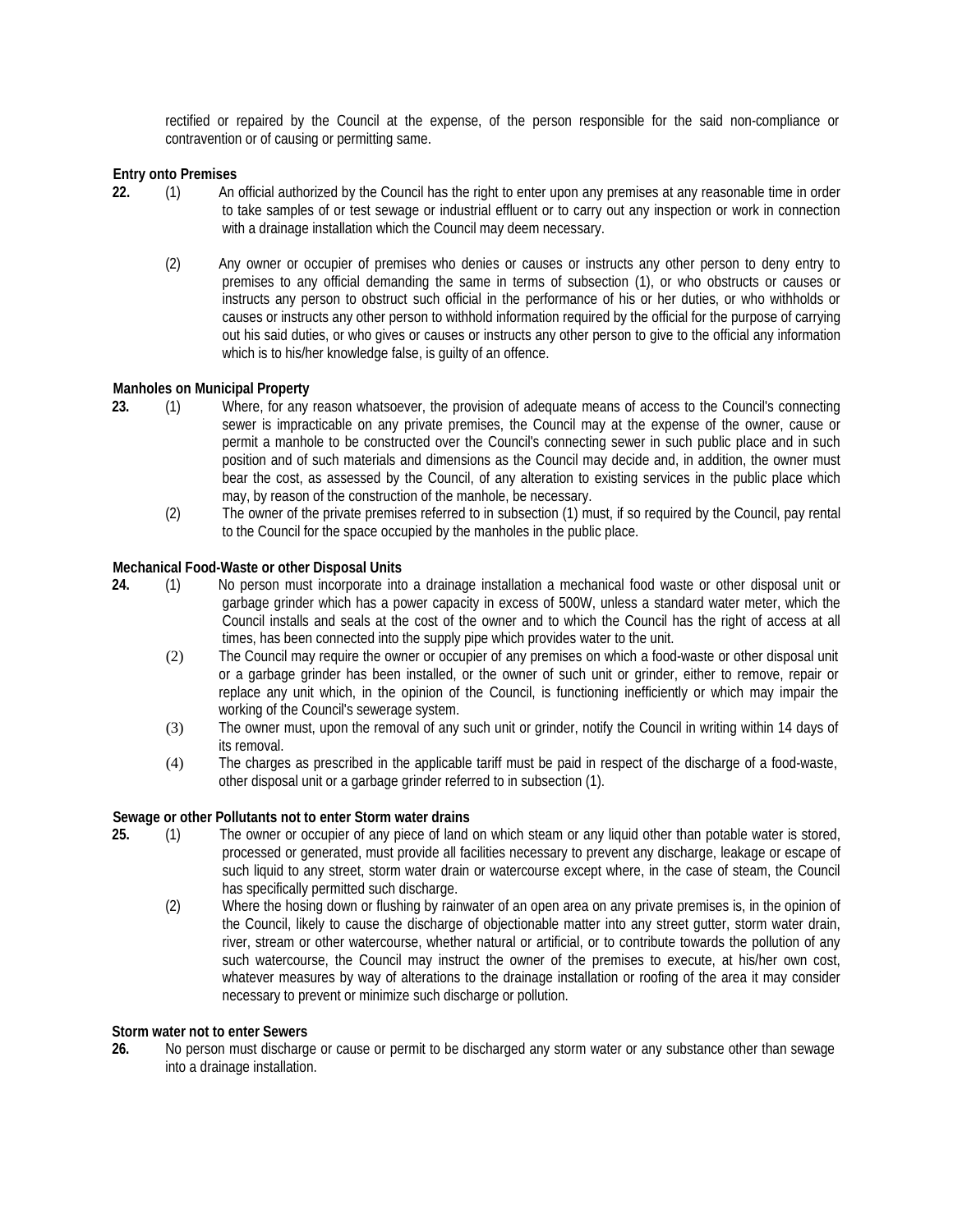## **Discharge from Swimming Pools**

**27.** Water from fountains, boreholes, wells, reservoirs or swimming pools situated on private premises is discharged into a drainage installation only with the prior written consent of the Council and subject to such conditions as to place, time, rate of discharge and total discharge as the Council may impose.

## **Permission to Discharge Industrial Effluent**

- **28.** (1) No person must discharge or cause or permit to be discharged into any sewer, any industrial effluent or other liquid or substance other than soil-water or waste-water without the prior written permission of the Council or, if such permission has been obtained, otherwise than in strict compliance with any and all of the conditions of such permission.
	- (2) Every person must, before discharging any industrial effluent or other liquid substance into a sewer, make application in writing to the Council for permission to do so on the prescribed form, to be completed in duplicate, and must thereafter furnish such additional information and submit such samples as the Council may require.
	- (3) The Council may, at its discretion, having regard to the capacity of any sewer or any mechanical appliance used for sewage or any water care works, whether or not vested in the Council and subject to such conditions as it may deem fit to impose, including the payment of any charge assessed in terms of the relevant tariff, grant permission for the discharge of industrial effluent from any premises into any sewer.
	- (4) A person to whom permission has been granted in terms of subsection (3) to discharge industrial effluent into a sewer s must, before doing or causing or permitting to be done anything which results in any change in the quantity or discharge or nature of that effluent, notify the Council in writing of the date on which it is proposed that the change must take place and of the nature of the proposed change.
	- (5) Any person who discharges or causes or permits to be discharged any industrial effluent into the sewer without having first obtained permission to do so in terms of subsection (3) is guilty of an offence and be liable to such charge as the Council may assess for the conveyance and treatment of the effluent so discharged and for any damage caused as a result of such unauthorized discharge.
	- (6) Without prejudice to its rights in terms of subsection (5) or of Section 29(3)(c), the Council is entitled to recover from any person who discharges into a drain or sewer any industrial effluent or any substance which is prohibited or restricted in terms of Section 27 or which has been the subject of an order issued in terms of Section 27(2), the whole cost of expenses or charges incurred or to be incurred by the Council or of losses suffered or to be suffered as a result of any or all of the following:
		- (a) Injury to persons, damage to the sewer or any water care works or mechanical appliance or to any property as the result of the breakdown, either partial or completely of any sewer or water care works or mechanical appliance, whether under the control of the Council or not; or
		- (b) A prosecution in terms of the National Water Act, 1998 (Act No. 36 of 1998), as amended, or any action against the Council consequent on any partial or complete breakdown of any water care works or mechanical appliance caused directly or indirectly by the said discharge, including fines and damages which may be imposed or awarded against the Council.
	- (7) Due to any change in circumstances arising from a change in the sewage treatment process or the introduction of new or revised or stricter or other standards by the Council or in terms of the National Water Act, 1998 (Act No. 36 of 1998), or as a result of any amendment of these by-laws or due to any other reason, the Council may from time to time review, amend, modify or revoke any permission given or any conditions attached to such permission and/or impose new conditions for the acceptance of any industrial effluent into the sewer or prohibit the discharge of any or all such effluent into the sewer upon giving adequate written notice in advance of its intention to do so, and, upon expiration of such period of notice the previous permission or conditions, as the case may be, are regarded as having lapsed and the new or amended conditions, if any, as the case may be, must forthwith apply.

## **Control of Industrial Effluent**

**29.** (1) The owner or occupier of any premises from which industrial effluent is discharged into a sewer, must provide adequate facilities such as overflow level detection devices, standby equipment, overflow catch-pits or other appropriate means effectively to prevent the accidental discharge into any sewer, whether through the negligence of operators, power failure, failure of equipment or control gear, overloading of facilities, spillage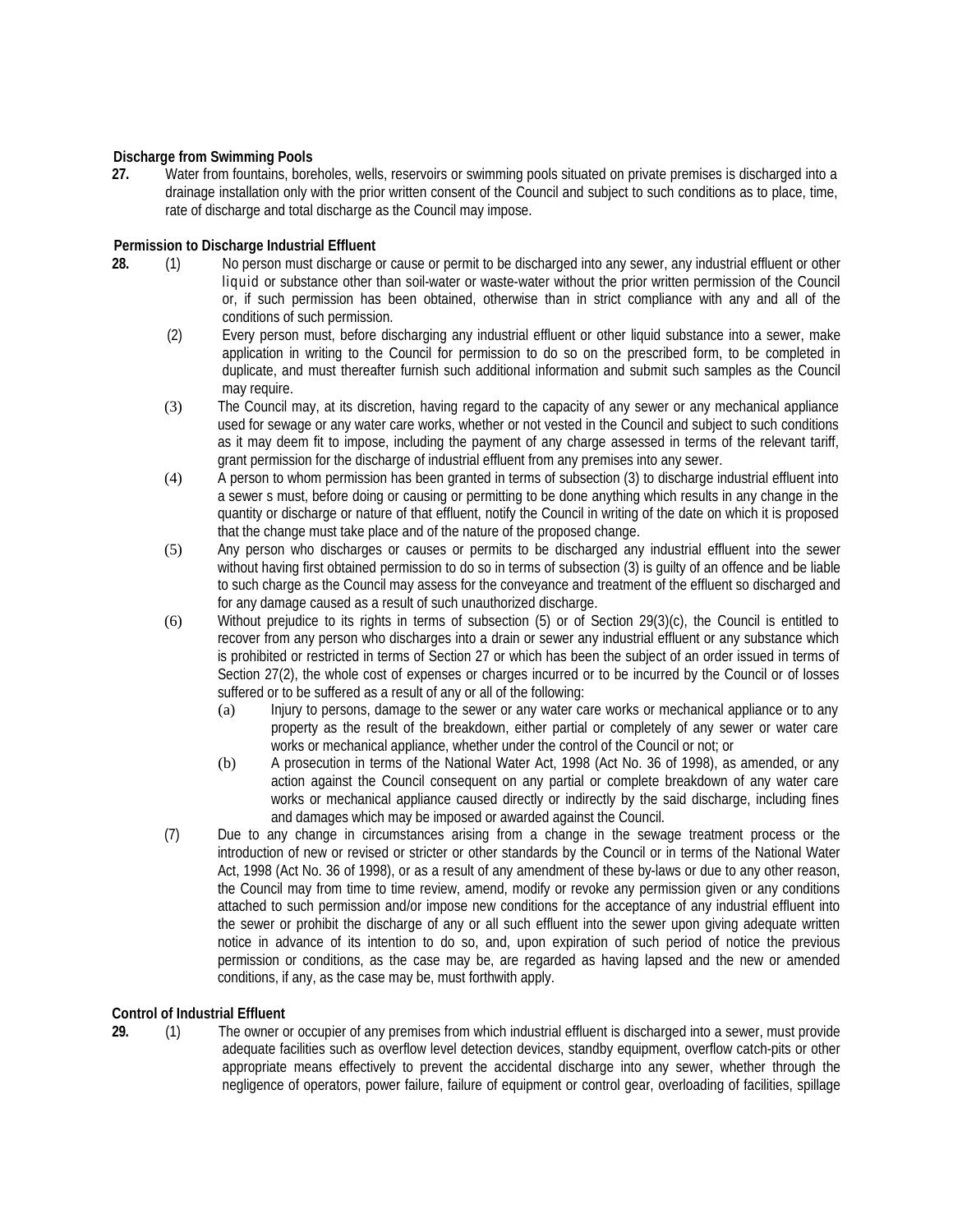during loading or unloading or for any other similar reason, of any substance prohibited or restricted or having properties outside the limits imposed in terms of these by-laws.

- (2) The owner or occupier of any premises on which industrial effluent originated and who intends applying treatment to such effluent before discharging it, must obtain prior written permission from the Council.
- (3) The Council may, by notice served on the owner or occupier of any premises from which industrial effluent is discharged, require him or her, subject to any other provision of the National Building Regulations or these bylaws, to do all or any of the following:
	- (a) to subject the effluent before it is discharged into the sewer, to such pre-treatment as will ensure that it will at all times conform in all respects with the requirements of Section 27(1) or to modify the effluent cycle of the industrial process to such an extent and in such a manner as in the opinion of the Council is necessary to enable any water care works receiving the said effluent, whether under the control of the Council or not, to produce treated effluent complying with any standards which may be laid down in respect of such works in terms of the National Water Act, 1998 (Act No. 36 of 1998);
	- (b) to restrict the discharge of effluents to certain specified hours and the rate of discharge to a specified maximum and to install, at the expense of the owner or occupier such tanks, appliances and other equipment as in the opinion of the Council may be necessary or adequate for compliance with the said restrictions;
	- (c) to install a separate drainage installation for the conveyance of industrial effluent and to discharge the same into the sewer through a separate connection, as directed by the Council, and to refrain from discharging the said effluent through any drainage installation intended or used for the conveyance of domestic sewage or from discharging any domestic sewage through the said separate installation for industrial effluent;
	- (d) to construct at his or her own expense any drainage installation conveying industrial effluent to the sewer one or more inspection, sampling or metering chambers of such dimensions and materials and in such positions as the Council may prescribe;
	- (e) to pay, in respect of the industrial effluent discharged from the premises, such charge as may be calculated in terms of the tariff: Provided that, where, due to the particular circumstances of any case, the actual chemical oxygen demand (CODJ) or permanganate value (PV) and the concentration of metals in the effluent cannot be assessed by means of the method of assessment prescribed by the SABS, the Council may use such alternative method of assessment as it may deem expedient and the charge to be levied is assessed accordingly;
	- (f) to provide all such information as may be required by the Council to enable it to assess the charges payable in terms of the tariff; and
	- (g) for the purposes of subsection (f) to provide and maintain at his or her own expense a meter or meters measuring the total quantity of water drawn from any borehole, spring or other source of water, excluding that of the Council, used on the property and discharged as industrial effluent into the sewer.

## **Metering and Assessment of the Volume and Composition of Industrial Effluent**

- **30.** (1) The Council may incorporate, in such position as it determines in any drainage installation conveying industrial effluent to a sewer, any meter or gauge or other device for the purpose of ascertaining the volume or composition of the said effluent, and it is an offence for any person to pass, open, break into or otherwise interfere with or do damage to any such meter, gauge or other device: Provided that the Council may, at its discretion, enter into an agreement with any person discharging industrial effluent into the sewer, determining an alternative method of assessing the quantity of effluent so discharged.
	- (2) The Council is entitled to install and maintain any such meter, gauge or device as aforesaid at the expense of the owner of the premises on which it is installed.
	- (3) The owner of any premises on which is situated any borehole or well used for a water supply for trade or industrial purposes must:
		- (a) register such borehole or well with the Council;
		- (b) provide the Council with full particulars of the discharge capacity of the borehole or well; and
		- (c) if the Council has reason to doubt the reliability of the particulars given, carry out, at the expense of the owner, such tests on the discharge capacity of the borehole or well as may. in the opinion of the Council, be necessary for the purpose of these by-laws.

## **Prohibited Discharges**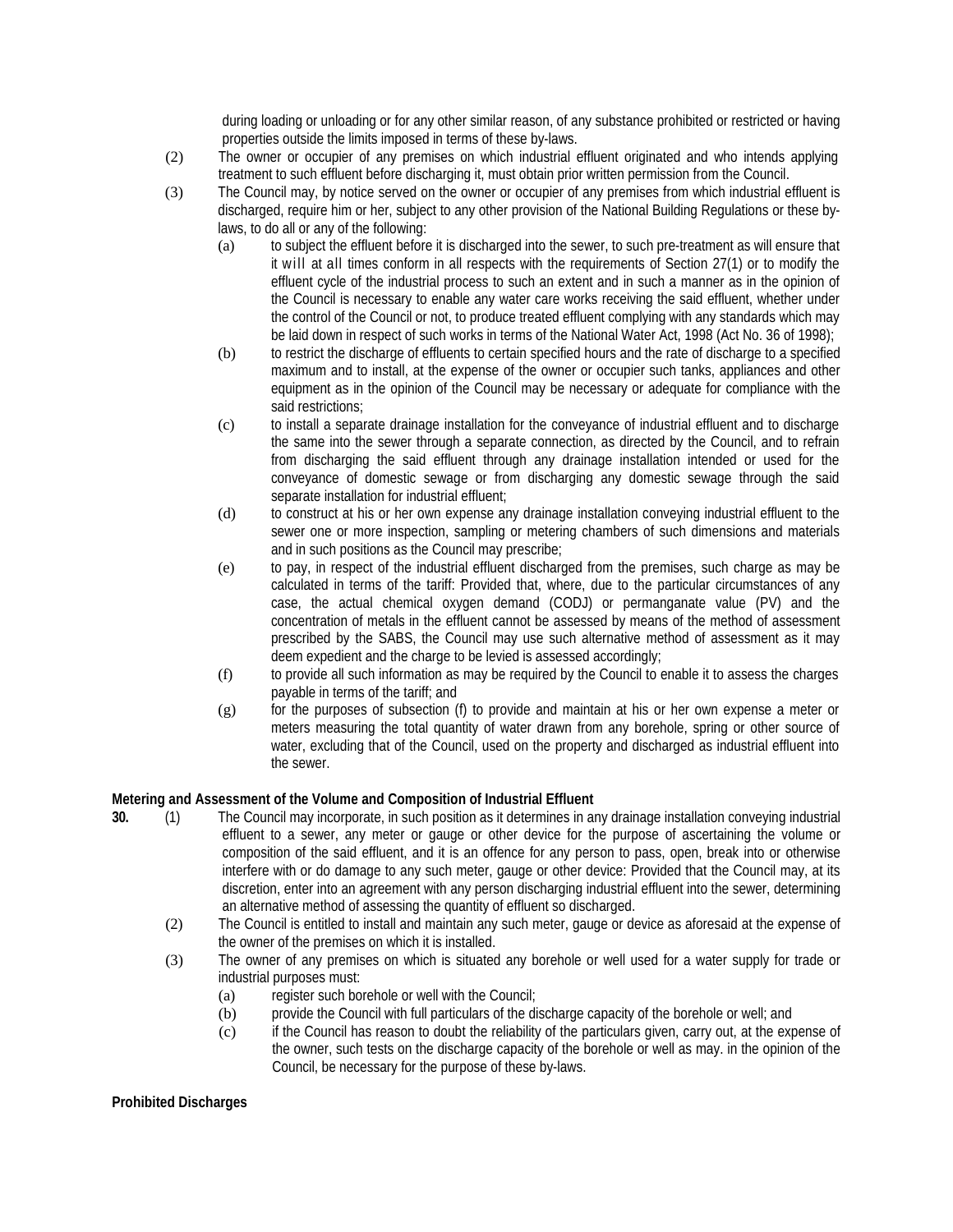- **31.** (1) No person must discharge or cause or permit the discharge or entry into any sewer of any sewage, industrial effluent or other liquid or substance which:
	- (a) in the opinion of the Council, may be offensive to or may cause a nuisance to the public;
	- (b) is in the form of steam or vapour or has a temperature exceeding 44°C at the point where it enters the sewer;
	- (c) has a pH value less than 6.0 or greater than 10,0;
	- (d) contains any substance of whatsoever nature likely to produce or emit explosive, flammable, poisonous or offensive gasses or vapours in any sewer;
	- (c) contains any substance having a flashpoint of less than 90°C or which emits a poisonous vapour at a temperature below 93°C;
	- (f) contains any material of whatsoever nature, including, oil, grease, fat or detergents capable of causing interference with the proper operation of water care works;
	- (g) shows any visible signs of tar or associated products or distillates, bitumens or asphalts;
	- (h) contains any substance in such concentration as is likely in the final treated effluent from any water care works to produce an undesirable taste after chlorination or an undesirable odour or colour, or excessive foam;
	- (i) exceeds any of the limits or concentrations of substances specified in the Annexure: Provided that the Council may approve such greater limits or concentrations for such period or on such conditions as it may specify on consideration of the effect of dilution in the sewer and of the effect of such substance on the sewer or any sewage treatment process if the Council is satisfied that, in the circumstances, the discharge of such substance will not:
		- (i) damage any sewer, mechanical appliance, water care works or equipment; or
		- (ii) prejudice the use of sewage effluent for re-use; or
		- (iii) adversely affect any waters into which purified sewage effluent is discharged, or any land or crops irrigated with the sewage effluent;
	- (j) contains any substance of whatsoever nature which, in the opinion of the Council:
		- (i) is not amenable to treatment at the water care works, or which causes or may cause a breakdown or inhibition of the normal sewage treatment processes; or
		- (ii) is of such nature as is or may be amenable to treatment only to such degree as to prevent the final treated affluent from the water care works from satisfactorily complying in all respects with any requirement imposed in terms of the National Water Act, 1998 (Act No. 36 of 1998); or
		- (iii) whether listed in the Annexure or not, either alone or in combination with other matter may:
			- (aa) generate or constitute a toxic substance detrimental to the health of persons employed at the water care works or entering the Council's sewers or manholes in the course of their duties; or
			- (bb) be harmful to sewers, water care works or land used for the disposal of purified sewage effluent; or
			- (cc) adversely affect any of the processes whereby sewage is purified or any re-use of purified sewage effluent.
	- (2) (a) Any person receiving from an official duly authorized thereto by the Council a written order instructing him to stop the discharge into the sewer of any substance referred to in subsection (1), must forthwith stop such discharge.
		- (b) Any person who contravenes the provisions of subsection (1) or who fails to comply with an order issued in terms of subsection (2)(a), is guilty of an offence.
		- (c) Notwithstanding the provisions of subsection (2)(b). should any person have failed to comply with the terms of an order served on him or her in terms of subsection (2)(a) and such discharge is likely, in the opinion of the Council, to cause damages to any sewer or mechanical or other appliance or to seriously prejudice the efficient operation of any water care works, the Council may, after further written notice, refuse to permit the discharge of any industrial effluent into the sewer until such time as the industrial effluent complies in all respects with the Council's requirements as prescribed in terms of these by-laws, in which event the person responsible for the discharge must forthwith stop it, or if he or she fails to do so, the Council may prevent him from proceeding with the discharge.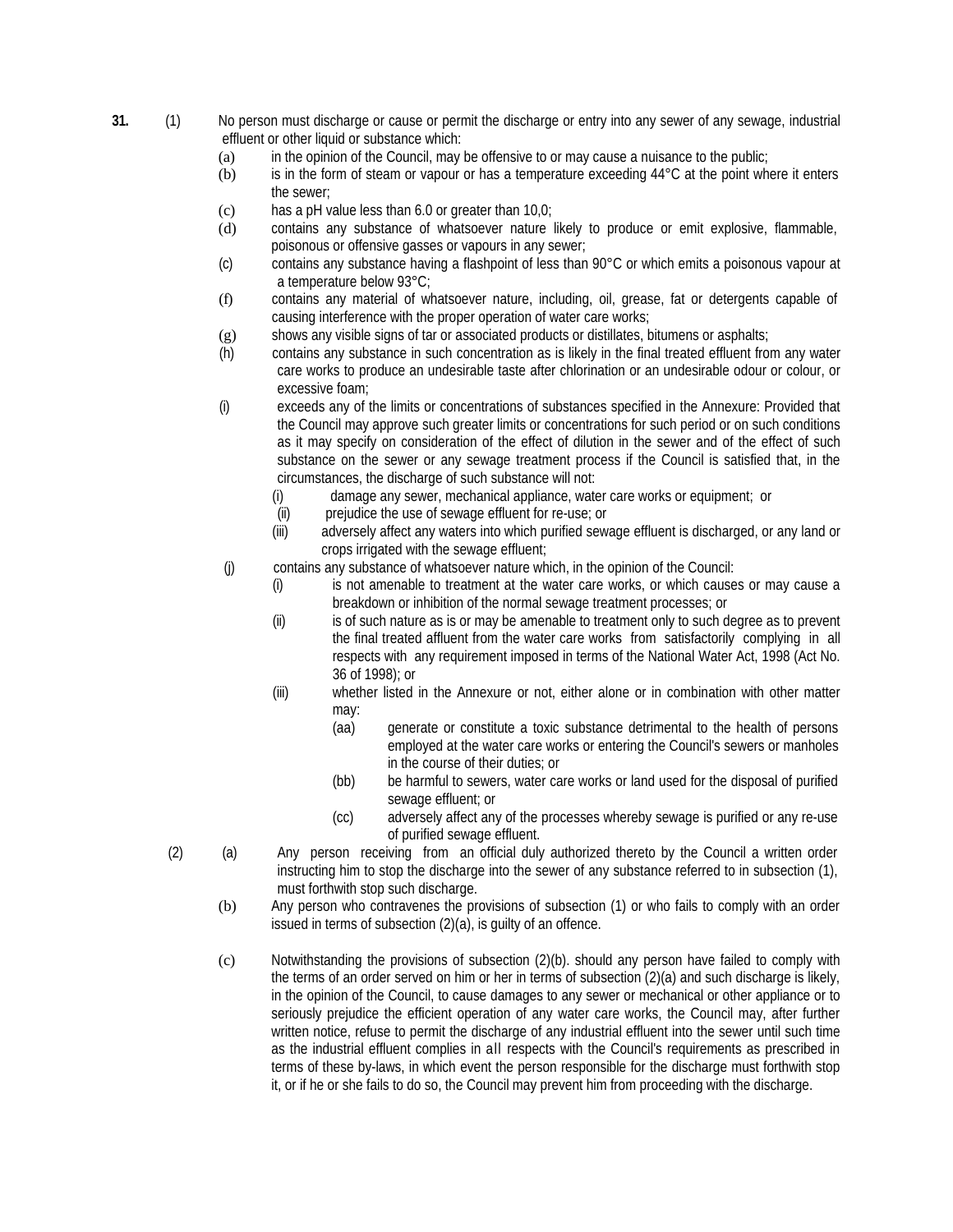## **Connection from mains**

- **32.** (1) All communication pipes which are intended for preventive or automatic use in case of fire must be laid by the Council as far as the boundary of the consumer's property.
	- (2) Such communication pipes must be used only for fire extinguishing purposes.<br>(3) No take-off of any kind is made, other than those in connection with autom
	- No take-off of any kind is made, other than those in connection with automatic sprinklers and drenchers, hydrant connections or necessary for a pressure tank upon the top of a building, which tank must controlled by a suitable ball tap.

## **Valves in Communication Pipes**

**33.** Every communication pipe must be fitted with a proper stop valve, which said valve must be -

- (a) supplied by the Council at the expense of the consumer;
- (b) installed between the consumer's property and the main;
- (c) of the same diameter as the communication pipe;
- (d) in such position as must be determined by the Council.

## **Additions to System**

**34.** No further sprinkler must be added or connected without the prior written consent of the Council to any existing fire extinguishing system after such system has been connected to the mains.

## **Extension of System to other premises**

**35.** No extension or connection from any fire extinguishing system to other premises must be made. In the event of any such connection or extension being made, the Council is entitled to enter upon any premises and to take all steps necessary to disconnect such connection or extension at the cost of the persons responsible for such extension or connection.

## **Inspection and approval of Fire Extinguishing Service**

**36.** No supply of water must be made or given until the fire extinguishing system has been inspected and the Council has certified in writing that such service is in accordance with these by-laws and the work has been carried out to the Council's satisfaction

## **Connection to be at pleasure of the Council**

**37.** Connection to the mains is at the pleasure of the Council, which is entitled to disconnect any fire extinguishing services at any time.

## **Installation of Reflux Valve**

**38.** In all private installations where a fire pump connection is installed, a reflux valve to close off the supply from the Council's mains when the fire pump connection is being used must be installed between the boundary of the property and the fire pump connection.

## **Sprinkler system**

- **39.** (1) A sprinkler system may be installed in direct communication with the main, but the Council must not be deemed to guarantee any specified pressure of water at any time.
	- (2) When an automatic sprinkler system has been installed and completed, the owner must advise the Council in writing within 14 days of the date of completion of the installation of such sprinkler system.

## **Header tank or duplicate supply from mains**

**40.** In the event of a header tank being installed above ground level, it must be provided with an overflow pipe, which must discharge in such a position as to be readily observable, and must not be led away by any down-pipe to any drain.

## **Notices**

- **41.** (1) Every notice, order or other document issued or served by the Council in terms of these by-laws is valid if signed by the Municipal Manager or an official of the Council duly authorized thereto by the said Municipal Manager.
	- $(2)$  If a notice is to be served on a person in terms of these by-laws, such service is effected by:
		- (a) delivering the notice to him or her personally or to his or her duly authorized agent;
		- (b) delivering the notice at his or her residence or place of employment to a person apparently not less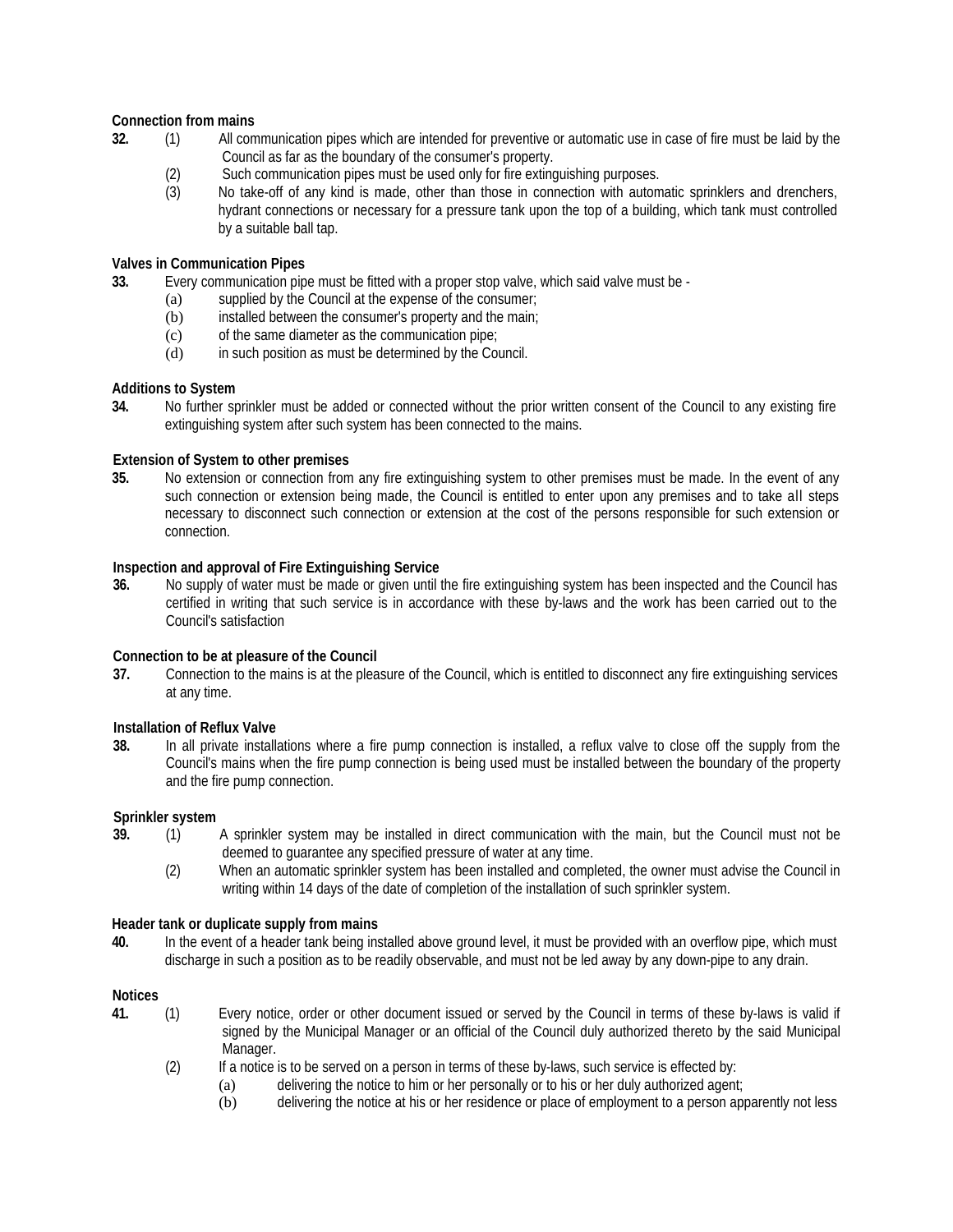than sixteen years of age and apparently residing or employed there;

- (c) If he or she has nominated an address for legal purposes, by delivering the notice to such an address;
- (d) registered or certified post addressed to his or her last known address.
- (e) in the case of a body corporate, by delivering it to the registered office or the business premises of such a body corporate; or
- (3) If service cannot be effected in terms of sub-section (2) by affixing it to the principal door of entry to the premises, or displaying it on a conspicuous place on the land to which it relates.
- (4) Any notice, order or other document served in terms of these by-laws on any person must be so served by delivering it, or a true copy thereof, to the person to whom it is addressed personally or at his or her last known residence or place of business or by posting it to him or her by registered post.
- (5) In every notice, order or other document issued or served in terms of these by-laws, the premises to which it relates must be specified but the person for whom it is intended may be referred to a**s** "the owner" or "the occupier" if his or her name is not known.

## **Penalty Clause**

- **42.** Any person who contravenes or fails to comply with any provision of these bylaws is guilty of an offence and liable upon conviction to-
	- (a) a fine or imprisonment for a period not exceeding six months or either such fine or such imprisonment or both such fine and such imprisonment;
	- (b) in the case of a continuing offence, an additional fine or an additional period of imprisonment of 10 days or either such additional fine or such additional imprisonment or both such additional fine and imprisonment for each day on which such offence is continued, and
	- (c) a further amount equal to any costs and expenses found by the court to have been incurred by the municipality as a result of such contravention or failure.

## **Repeal of By-Laws**

**43.** Any by-laws relating to building regulations adopted by the Municipality or any municipality now comprising an administrative unit of the Municipality is repealed from the date of promulgation of these by-laws.

## **Short Title**

**44.** This by-law is called Building Regulations and Building Standard Standard By-law, 2011.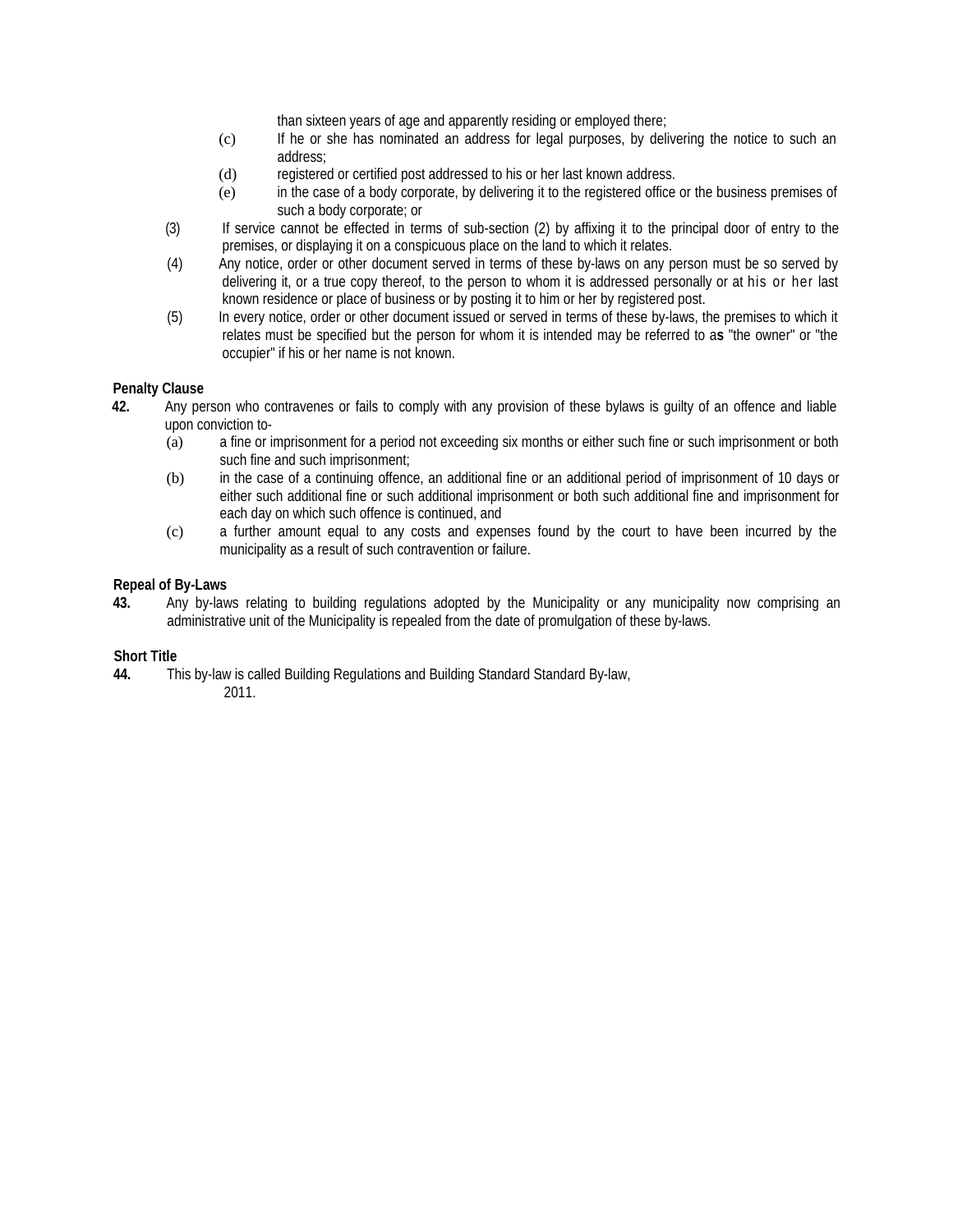## **ANNEXURE**

## **LIMITS OF CONCENTRATION OF CERTAIN SUBSTANCES**

Subject to the provisions of Section 29(1) of these by-laws:

- (1) The limits of the PV, pH and electrical conductivity of sewage are as follows:
	- (a) PH-within the rage  $6,0-10,0;$
	- (b) Electrical conductivity not greater than 300m/Sm at 20°C.
- (2) The maximum permissible concentrations of pollution expressed in milligrams per liter [mg/1] are as follows:
	- (a) GENERAL:
		- (i) PV-not to exceed: 1 400mg/l;<br>(ii) Caustic alkalinity (expresses a
		- Caustic alkalinity (expresses as CaCO2): 2 000 mg/1;
		- (iii) Substances in suspension (including fat, oil, grease, waxes and like substance); 2 000mg/l;
		- (iv) Substances soluble in petroleum ether. 500mg/l;
		- (v) Sulphides, hydro-sulphides and polysulphides (expressed as S): 50mg/l;
		- (vi) Substances from which hydrogen cyanide can be liberated in the drainage installation, sewer or water care works (expressed as HCN): 20mg/l;
		- (vii) Formaldehyde (expressed as HCHO): 50mg/l;
		- (viii) Phenolic compounds: 1.0mg/l;
		- (ix) Non-organic solids in suspension: 100mg/l;<br>(x) Chemical oxygen demand (COD): 5 000mg
		- Chemical oxygen demand (COD): 5 000mg/l;
		- (xi) All sugars and/or starches (expressed as glucose): 1 500mg/l;
		- (xii) Available chlorine (expressed as CI): 100mg/l;
		- $(xiii)$  Sulphates and sulphites (expressed as S04): 1 800mg/l;
		- (xiv) Fluorine-containing compounds (expressed as F): 5mg/l;
		- (xv Anionic surface activators: 500mg/l;
		- (xvi) Orthophosphate (expressed as P): 10mg/l.
		- (b) METALS
			- (i) Group 1:
				- (aa) Chromium (expressed as Cr);
				- (bb) Copper (expressed as Cu);
				- (cc) Nickel (expressed as Ni);
				-
				- (dd) Zinc (expressed as Zn);<br>(ee) Silver (expressed as Aq) Silver (expressed as Ag);
				- (ff) Cobalt (expressed as Co);
				- (gg) Cadmium (expressed as Cd);
				- (hh) Manganese (expressed as Mn),

The total collective concentration of all metals in Group 1 (expressed as indicated above) in any sample of the effluent, must not exceed 20mg/l, nor must the concentration of any individual metal in any sample exceed 5mg/l.

- (ii) Group 2:
	- (aa) Lead (expressed as Pb);
	- (bb) Selenium (expressed as Se);<br>(cc) Mercury (expresses as Hq).
	- Mercury (expresses as Hg).

The total collective concentration of all metals in Group 2 (expressed as indicated above), in any sample of the effluent must not exceed 50mg/l, nor must the concentration of any individual metal in any sample exceed 20mg/l.

- (iii) Group 3:
	- (aa) Arsenic (expressed as As);
	- (bb) Boron (expresses as B).

The total collective concentration of the metals in Group 3 (expressed as indicated above) in any sample of the effluent must not exceed 20mg/l.

(c) RADIO-ACTIVE WASTE: